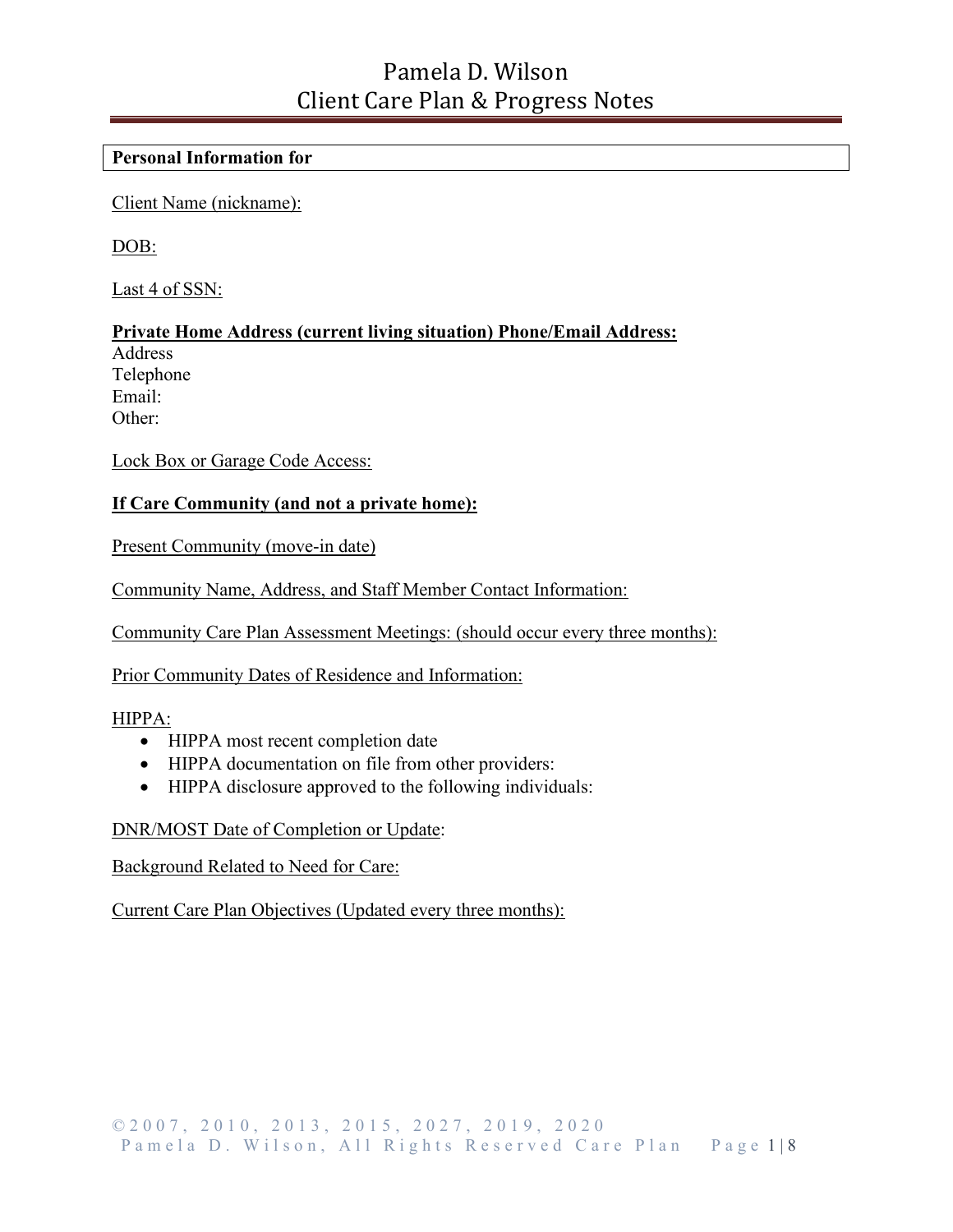### Monitoring at Each Visit:

•

### **Legally Responsible Party Information:**

Guardian / Medical Power of Attorney Address, phone number, and email address

#### If Guardian, Due Date of Annual Report:

Conservator / Power of Attorney Information Address, phone number, and email address

#### Confirm List of Legal Documents and Scanned Status:

- Medical POA
- Financial POA
- Living Will
- HIPPA
- Trust or Will
- Guardian or Conservator Forms

#### Client Descriptive Information (needed to complete the MOST form):

- Eye color
- Hair color
- Ethnicity

#### **Family & Friend Information:**

#### Primary family caregiver(s) and relationships (if applicable):

Level of Involvement of Available Family Members (and permission to contact):

Friend Information and Involvement (and permission to contact):

#### **Emergency Information:**

Emergency Contact Name/Phone: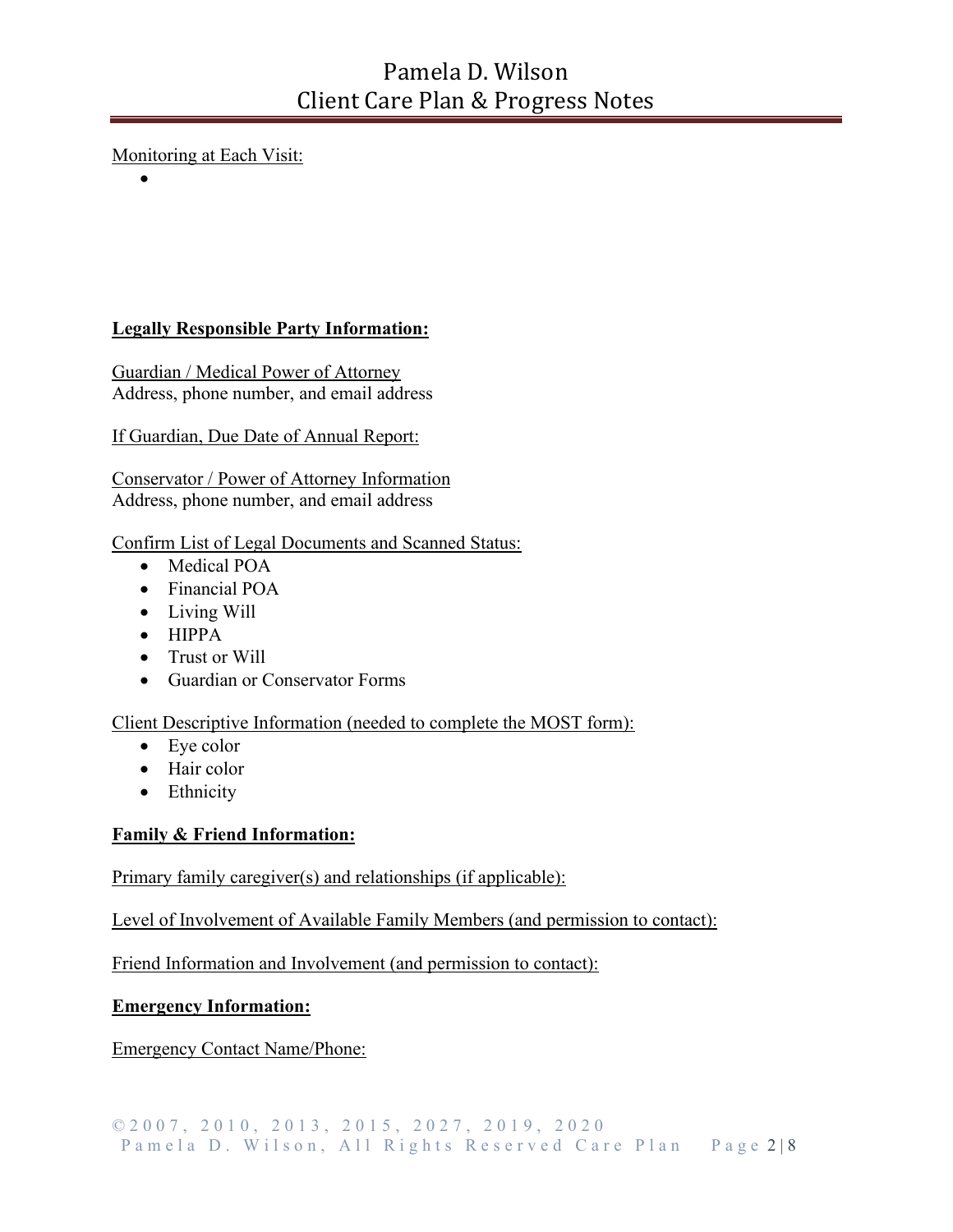#### Allergies (food or medications – describe the specific reaction):

#### Special Instructions

(Emergency directions, items in the household, the location of flash drive/passwords, etc.):

#### **Pets:**

Pet Type and Name:

Veterinary Information:

Veterinary Appointments (bullet point)

Special Instructions:

#### **Non- Medical Caregiving Agency Information:**

#### **Present:**

Current Non-Medical Caregiving Agency and Staff Contact Names:

Hourly rate:

Non-Medical Caregiving Agency Care Plan Assessment Meetings: (should occur every three months):

Caregiving Agency or Other Provider Care Plan Updates (Date/by Whom):

Initial Date of Hire:

Caregiver Schedule: Name of Caregiver, Day of Week, Hours Scheduled:

#### **Past:**

Past Non-Medical Caregiving Agency and Staff Contact Names:

Past Non-Medical Caregiving Agency Care Plan Assessment Meetings: (should occur every three months):

Past Caregiving Agency or Other Provider Care Plan Updates (Date/by Whom):

Initial Date of Hire/End Date of Service:

© 2007, 2010, 2013, 2015, 2027, 2019 , 2020 Pamela D. Wilson, All Rights Reserved Care Plan Page 3 | 8 Past Caregiver Schedule: Name of Caregiver, Day of Week, Hours Scheduled: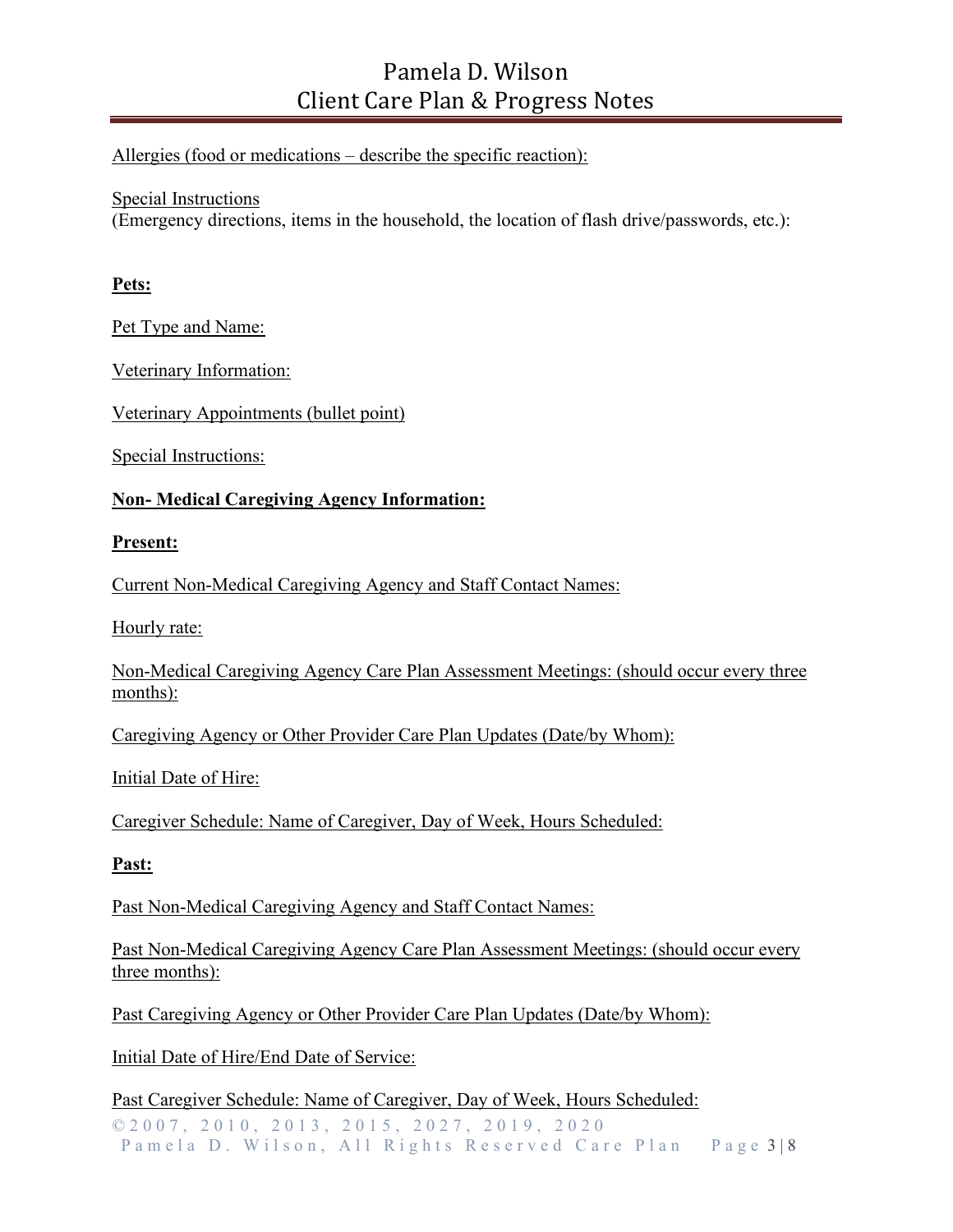#### **Type of Medical Insurance/Long Term Care Insurance and Contact Information (if**

### **applicable):**

Medicare: Secondary Insurance Prescription drug plan if separate: Vision, dental or other plans: Life Insurance Policy:

Medical Diagnosis (bullet each one):

Vaccinations (list type and date):

Past Abuse or Mental Health Issues (if applicable):

#### **Present Primary Care Physician Information (name/type/address/phone/fax) (bullet each one):**

Present Primary Care Physician Medical Appointments (scheduled/future/follow-ups/visit notes obtained):

•

### **Past Primary Care Physician Information:**

Past Primary Care Physician Information (name/type/address/phone/fax - last date of service) (bullet each one):

•

Past Primary Care Physician Medical Appointments (scheduled/future/follow-ups) (bullet each one):

•

### **Present Other Health Provider Information (medical specialists like cardiologists, neurologists, dentist, optometrist, etc.) (Bullet each one):**

Present Other Health Provider appointments (scheduled/future/follow-ups/visit notes obtained)

•

Past Other Health Provider Information (medical specialists, dentist, optometrist)

•

Past Other Health Provider appointments (scheduled/future/follow-ups):

•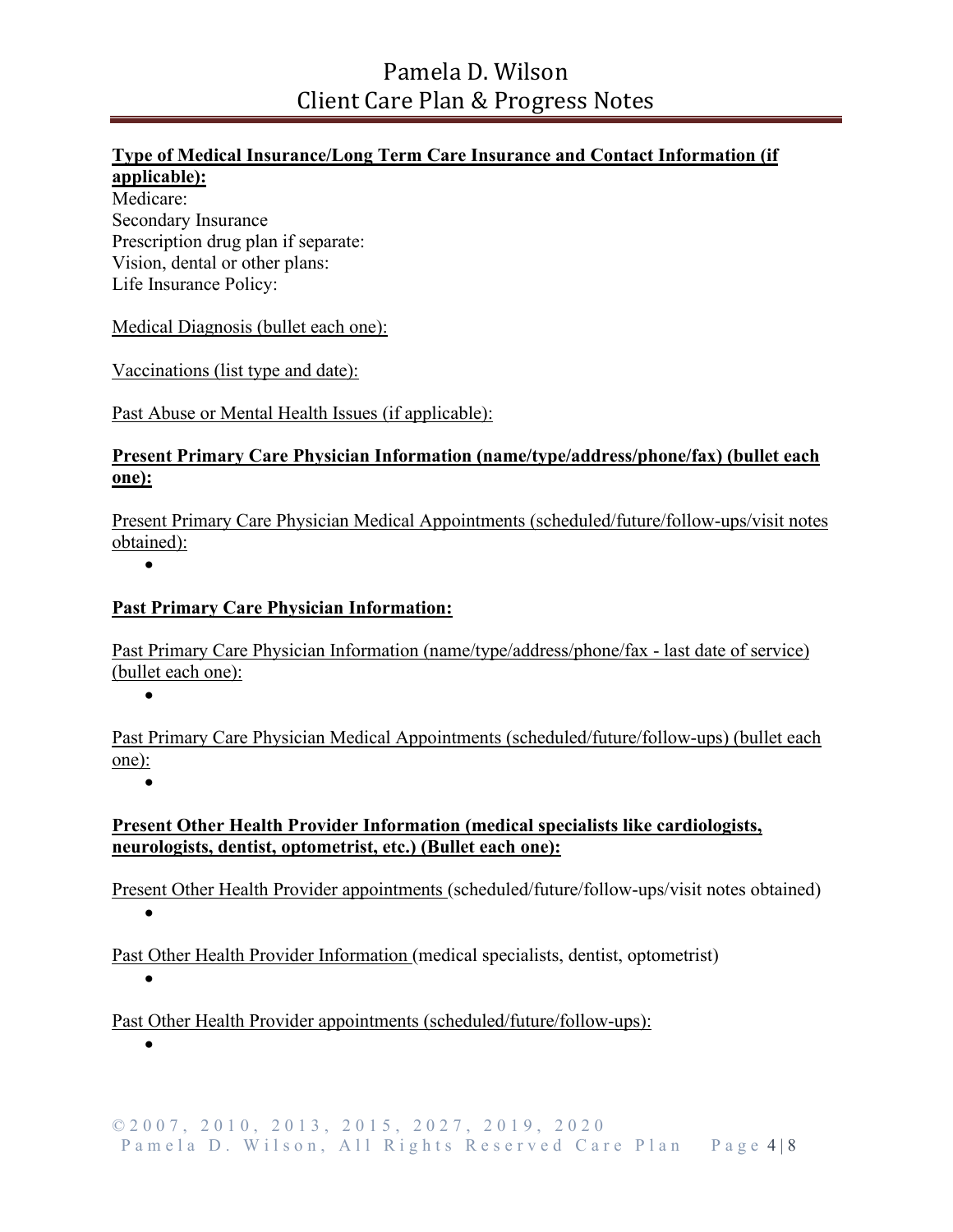### **Medical Equipment (provider/serial numbers, etc.- take photos for recordkeeping):** •

### **Hospitalizations and Skilled Nursing Stays:**

Past Hospitalizations (list admit, discharge date, reason):

Records Requested and Obtained (list details):

Past Skilled Nursing Home Stays (list admit and discharge date):

Records Requested and Obtained (list details):

**Medical or Skilled Agency Information (**this includes physical or occupational therapy, hospice, therapists /visit notes obtained)**:**

Present:

Current Medical Caregiving Agency and Staff Contact Names:

Medical Caregiving Agency or Other Provider Care Plan Updates (Date/by Whom):

Initial Date of Hire:

Personnel Schedule: Name of Caregiver, Day of Week, Hours Scheduled:

**Past:**

Current Medical Caregiving Agency and Staff Contact Names:

Medical Caregiving Agency or Other Provider Care Plan Updates (Date/by Whom):

Initial Date of Hire/End Date of Service:

Personnel Schedule: Name of Caregiver, Day of Week, Hours Scheduled:

#### **Other Professional Service Providers:**

Present Attorney/CPA/Financial Planner etc. (if applicable):

Present Provider Appointment Dates:

Past Attorney/CPA/Financial Planner etc. (if applicable):

Past Provider Appointment Dates:

© 2007, 2010, 2013, 2015, 2027, 2019 , 2020 Pamela D. Wilson, All Rights Reserved Care Plan Page 5 | 8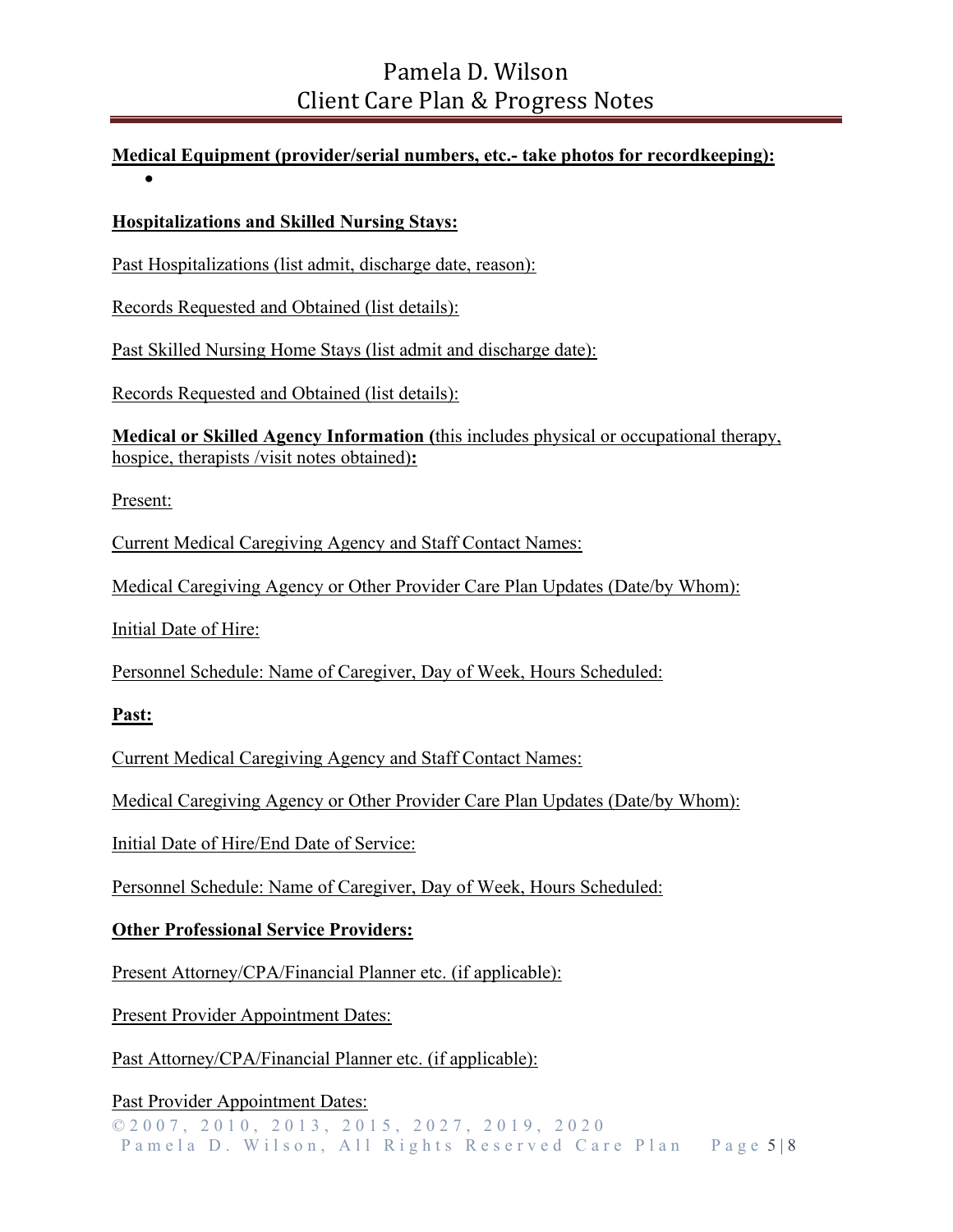Location of Safety Deposit Box or Important Documents:

### **Other Personal Care Providers (beauticians, non-physician foot care, etc.)**

Present Provider (contact information and rates):

Present Provider Appointment Dates:

Past Provider (contact information and rates):

Past Provider Appointment Dates:

### **Household Service Providers:**

Present Service Provider Information (household repairs, lawn/snow, trash, etc.):

Present Service Provider Appointment Dates (bullet point):

Past Service Provider Information (household repairs, lawn/snow, etc.):

Past Service Provider Appointment Dates (bullet point):

Are there Homeowners, Vehicle, Umbrella, or Other Policies?:

### **Medication Management**

Who manages?

Pharmacy:

Medication List (name/dosage/frequency in the chart below, if multiple prescribers make a chart for each prescribing physician):

Date of the Last Update and by whom (this list should be updated monthly):

| Medication | Dosage | Frequency |  |  |
|------------|--------|-----------|--|--|
|            |        |           |  |  |
|            |        |           |  |  |
|            |        |           |  |  |
|            |        |           |  |  |
|            |        |           |  |  |
|            |        |           |  |  |
|            |        |           |  |  |

© 2007, 2010, 2013, 2015, 2027, 2019 , 2020 Pamela D. Wilson, All Rights Reserved Care Plan Page 6 | 8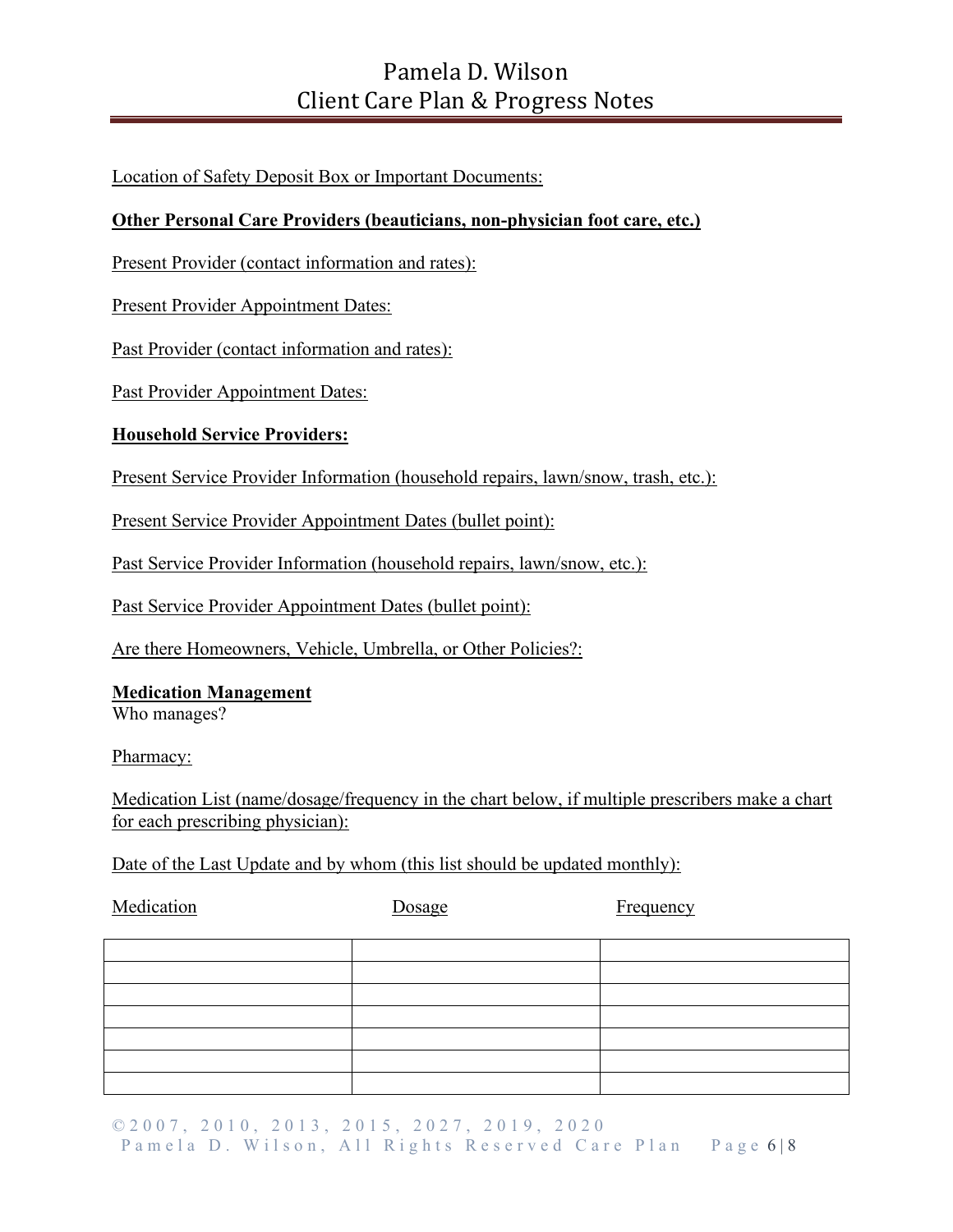### Medications Added/Reason (bullet each one):

Medications Change Date/Reason (bullet each one):

Medications Discontinued/Reason for DC (bullet each one):

Vitals:

| Date | <b>BP</b> | Pulse | Temp | Height | Weight | O <sub>2</sub> | <b>Body</b><br>Mass |
|------|-----------|-------|------|--------|--------|----------------|---------------------|
|      |           |       |      |        |        |                |                     |
|      |           |       |      |        |        |                |                     |
|      |           |       |      |        |        |                |                     |
|      |           |       |      |        |        |                |                     |

**Personal Preferences** (likes/dislikes – this means if you could not speak, what would you want your care providers to know about you?

•

Religious Preference:

Marital Status and Family Background:

Client Personal History (work/career, personal, geographical locations, military service, hobbies, etc.)

#### **End of Life:**

#### Information Needed for Death Certificate and End of Life Wishes

(Include will, living will, advance directives, burial or cremation, ceremony, etc., 5 Wishes):

- City and State where born
- Parent's names including mother's maiden name
- Level of education attained
- Working profession job title

Pre-Arrangement (Burial or Cremation) Information and Contact:

#### **Medicaid Forecast (if applicable):**

Confirm availability of documents:

- Birth certificate
- Photo identification
- Legal docs POA etc.
- Verification of income letter from income sources